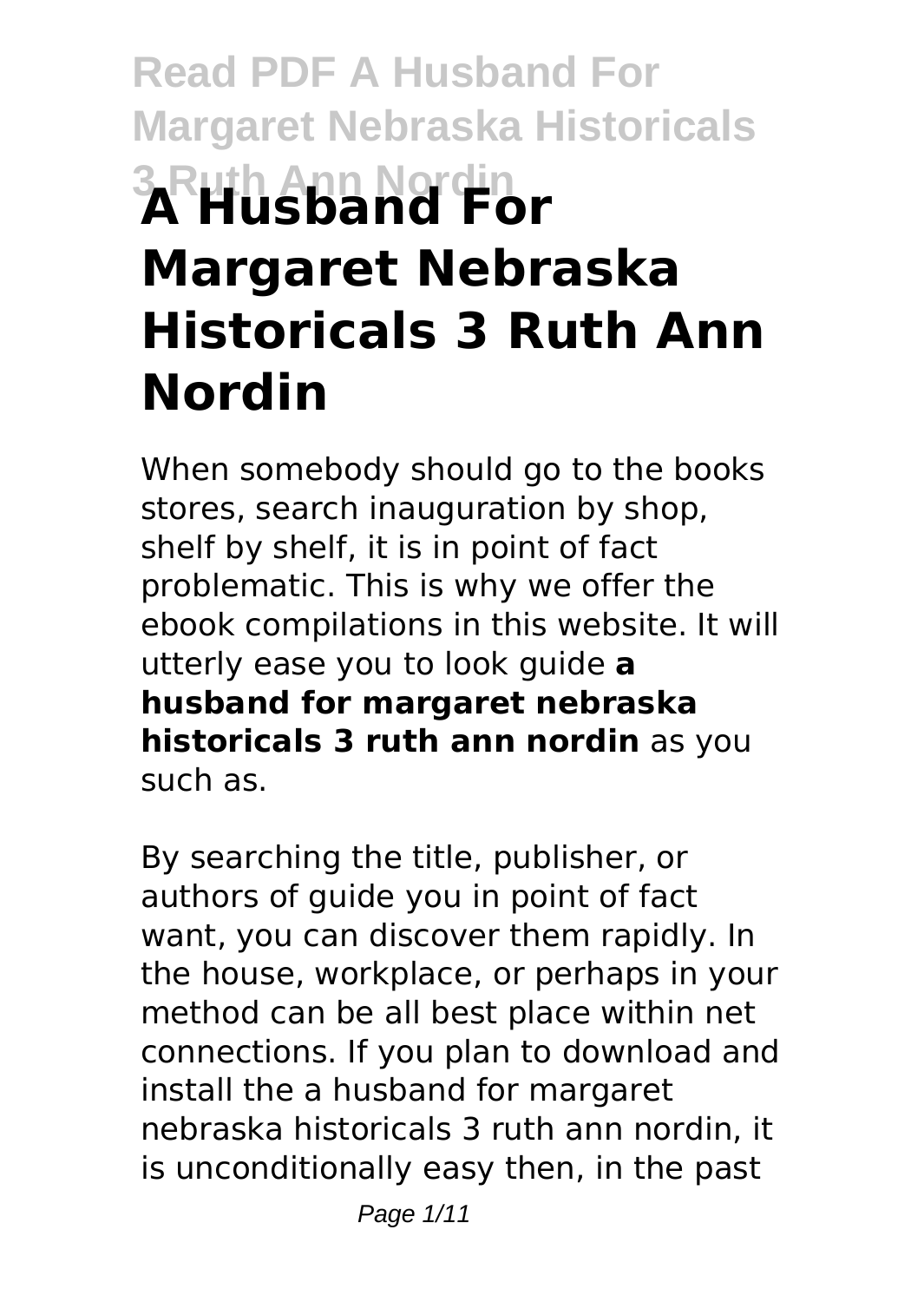**Read PDF A Husband For Margaret Nebraska Historicals 3 Ruth Ann Nordin** currently we extend the join to purchase and make bargains to download and install a husband for margaret nebraska historicals 3 ruth ann nordin so simple!

Nook Ereader App: Download this free reading app for your iPhone, iPad, Android, or Windows computer. You can get use it to get free Nook books as well as other types of ebooks.

#### **A Husband For Margaret Nebraska**

Margaret Ann Brannan, age 56, of Elkhorn, Nebraska passed away on Monday, January 17, 2022. Margaret was born August 3, 1965 in Chicago, Illinois. Preceded in death by loving husband, Chris; and parents, Rich and Judy.

#### **Margaret Brannan Obituary - Omaha, NE**

Margaret Sue (Kyle) Horn, age 85, of McCook, NE passed away on Tuesday, December 21, 2021, at El Dorado Manor in Trenton, NE. Sue was born September 10, 1936, on a farm in Erie, Kansas to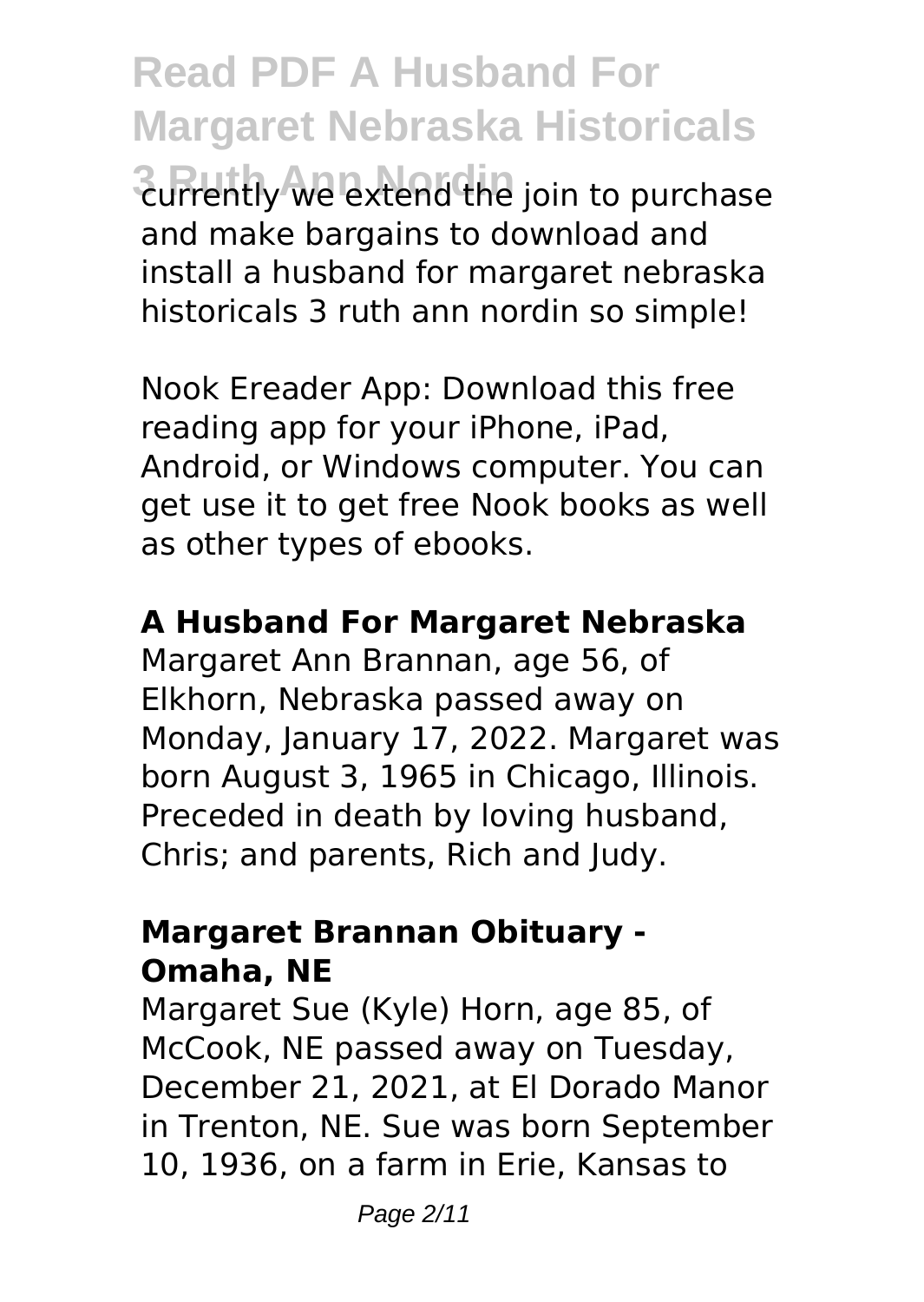**Read PDF A Husband For Margaret Nebraska Historicals 3 Ruth Ann Nordin** parents Fred R. and Wilma E. (Butler) Kyle.

#### **Margaret Sue (Kyle) Horn | Tri-City Trib**

Walter Stanley Keane (October 7, 1915 – December 27, 2000) was an American plagiarist who became famous in the 1960s as the claimed painter of a series of widely reproduced paintings depicting vulnerable subjects with enormous eyes. The paintings are now accepted as having been painted by his wife Margaret Keane.When she declared her side of the story, Walter Keane retaliated with a USA ...

#### **Walter Keane - Wikipedia**

Sharon C. Ramold, age 77 of Nebraska City, NE passed away at her home on December 23, 2021. Lovingly known as Sherri, she was born on December 5, 1944 in Nebraska City, NE; the daughter of Hilary Herbert and Margaret Martha (Kreifels) Durr. She attended school and graduated from St. Bernard's Academy/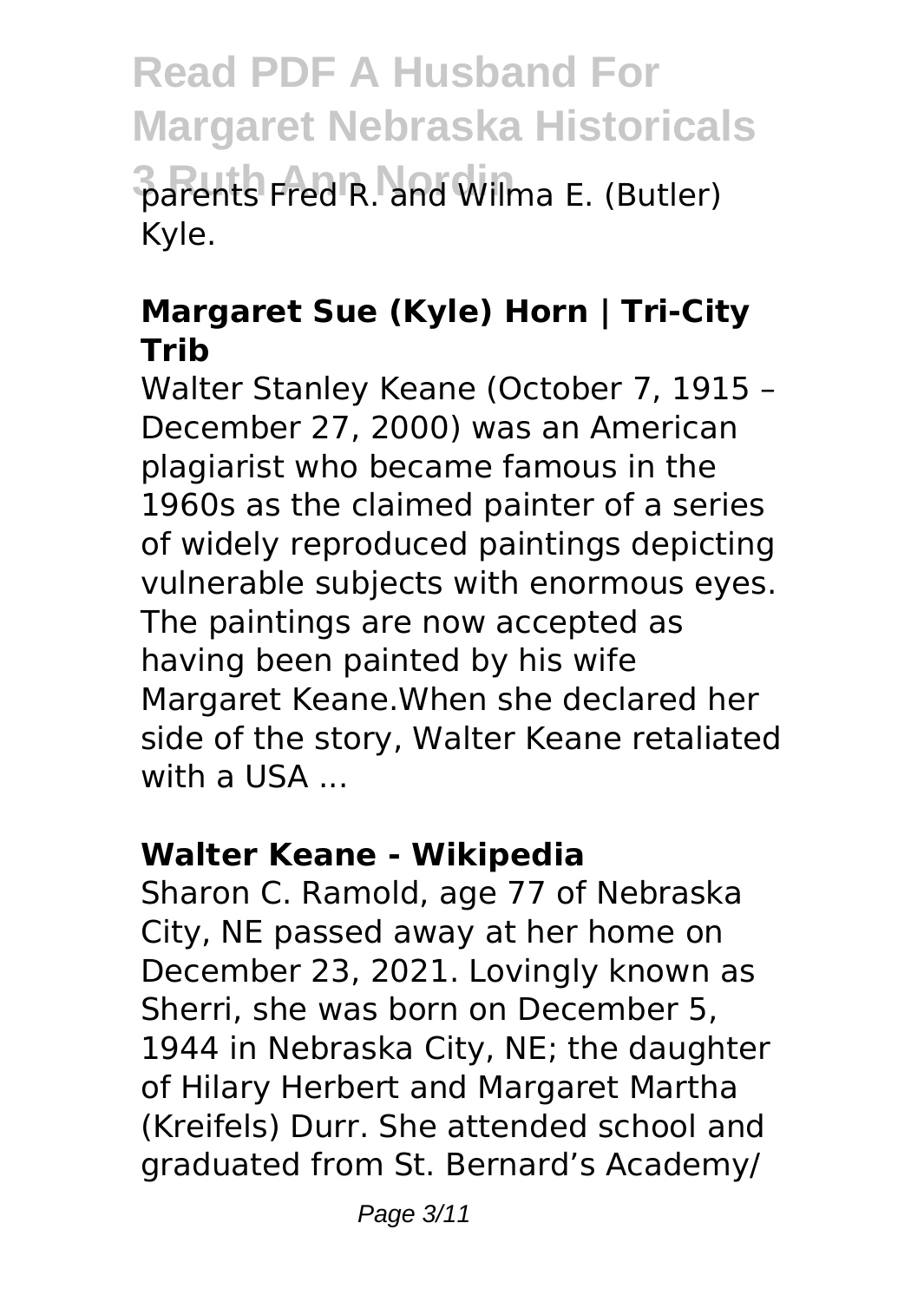**Read PDF A Husband For Margaret Nebraska Historicals 3 Ruth Ann Nordin** Lourdes High School with the Class of 1962.

#### **Sharon C. Ramold – Nebraska City News Press**

Margaret Metcalf Howie October 26, 2021 Born in Wauneta, NE in 1931, a great-granddaughter of Nebraska homesteaders. Margaret graduated from Wauneta High School in 1948, winning a Regents' Scholar

#### **Margaret Howie Obituary (1931 - 2021) - Lincoln, NE ...**

Princess Caroline of Monaco's estranged husband Prince Ernst of Hanover, 67, finds love with Spanish artist, 48, whose diplomat parents were friends with Princess Margaret

#### **Princess Caroline of Monaco's estranged husband Prince ...**

She passed away Thursday, December 30, 2021 at the University of Nebraska Medical Center in Omaha. Margaret Emilie was born June 9, 1928 on a farm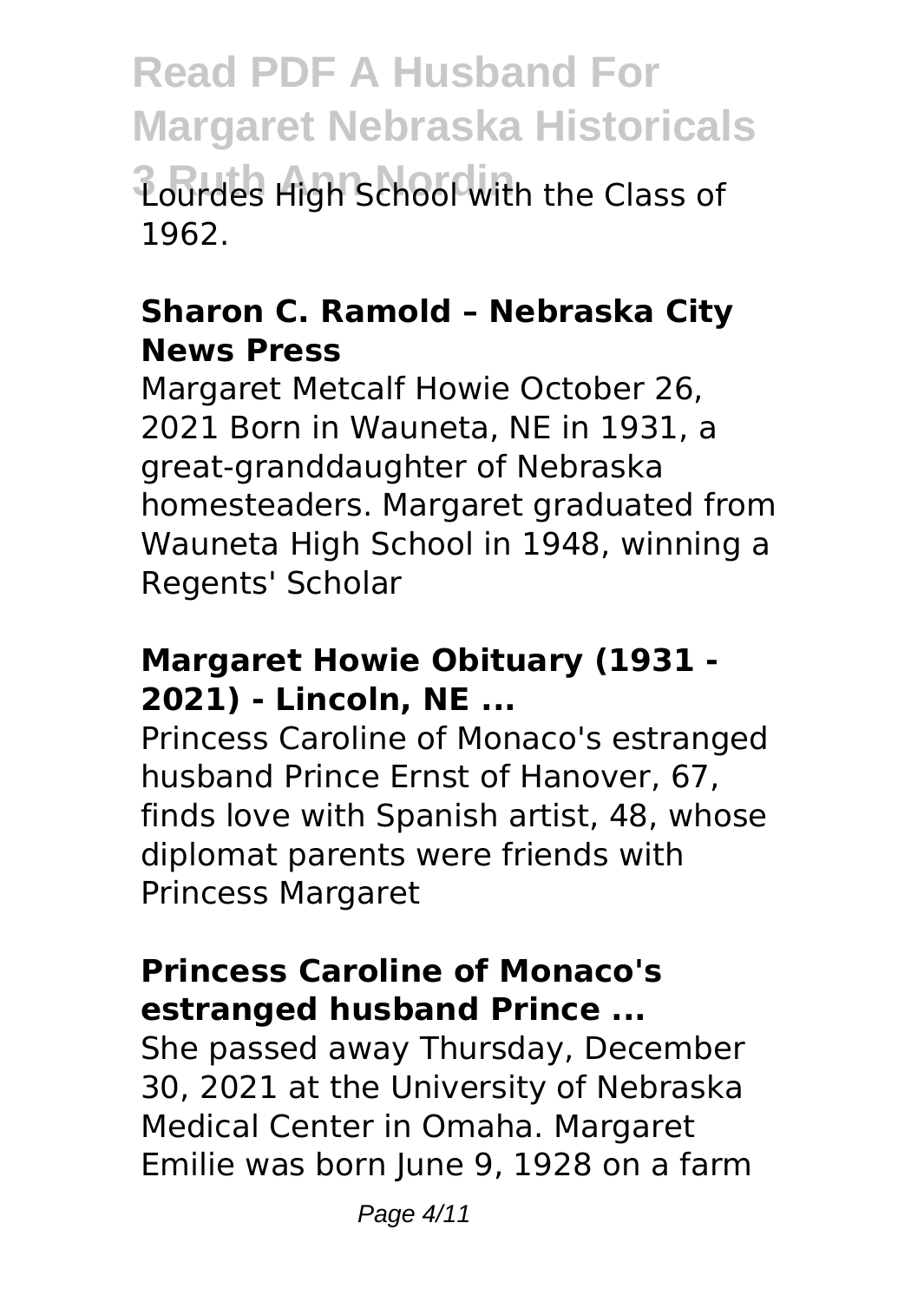**Read PDF A Husband For Margaret Nebraska Historicals**

**3 Ruth Ann Nordin** near Pierce to Traugott and Linda (Krueger) Krueger. She was baptized and confirmed at Christ Lutheran Church in Pierce. Margaret attended grade school in rural Pierce County District 68.

#### **Obituary for Margaret E. (Krueger) McCutchen | Home for ...**

Sharon C. Ramold, age 77 of Nebraska City, NE passed away at her home on December 23, 2021. Lovingly known as Sherri, she was born on December 5, 1944 in Nebraska City, NE; the daughter of Hilary Herbert and Margaret Martha (Kreifels) Durr. She attended school and graduated from St. Bernard's Academy/ Lourdes High School with the Class of 1962.

#### **Sharon C. Ramold – Nebraska City News Press**

Sharon C. Ramold, age 77 of Nebraska City, NE passed away at her home on December 23, 2021. Lovingly known as Sherri, she was born on December 5, 1944 in Nebraska City, NE; the daughter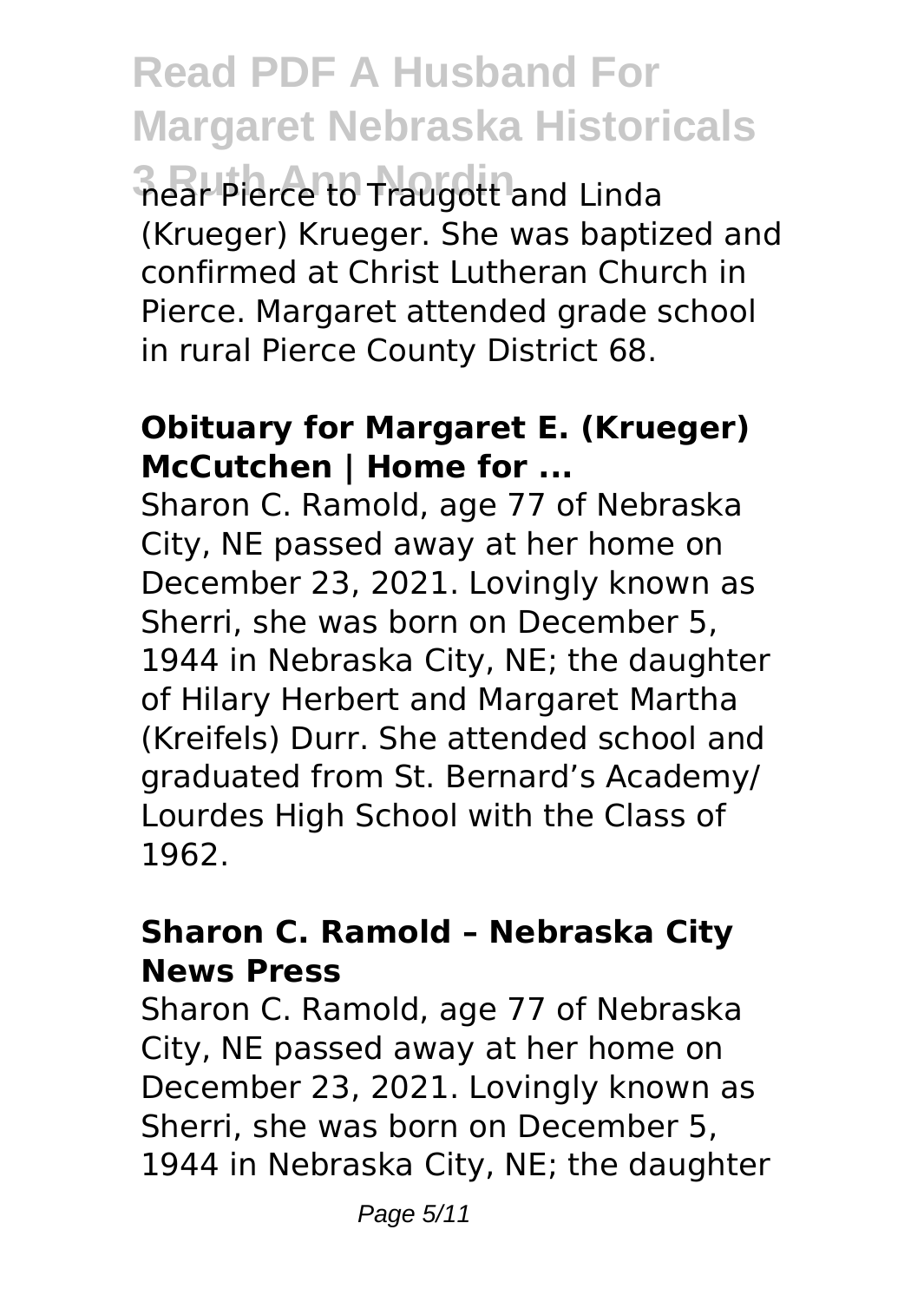**Read PDF A Husband For Margaret Nebraska Historicals 3 Ruth Ann Nordin** of Hilary Herbert and Margaret Martha (Kreifels) Durr.

#### **Sharon C. "Sherri" Ramold, 77 of Nebraska City - RIVER ...**

People. Thatcher baronets, a baronetcy created for Denis Thatcher, the husband of Margaret Thatcher; Surname. America Iglesias Thatcher (1907–1989), Puerto-Rican labor activist; Ben Thatcher (born 1975), retired Welsh footballer; Betty Thatcher (1944–2011), English writer and lyricist; Carol Thatcher (born 1953), daughter of Margaret Thatcher; Colin Thatcher (born 1938), former ...

#### **Thatcher - Wikipedia**

At Nebraska Cancer Specialists (NCS), our years of experience have enabled us to develop Nebraska's leading community oncology practice. We are committed to providing exceptional care and continued support to patients, families and caregivers. We deliver compassionate, personalized and cuttingedge care in a convenient outpatient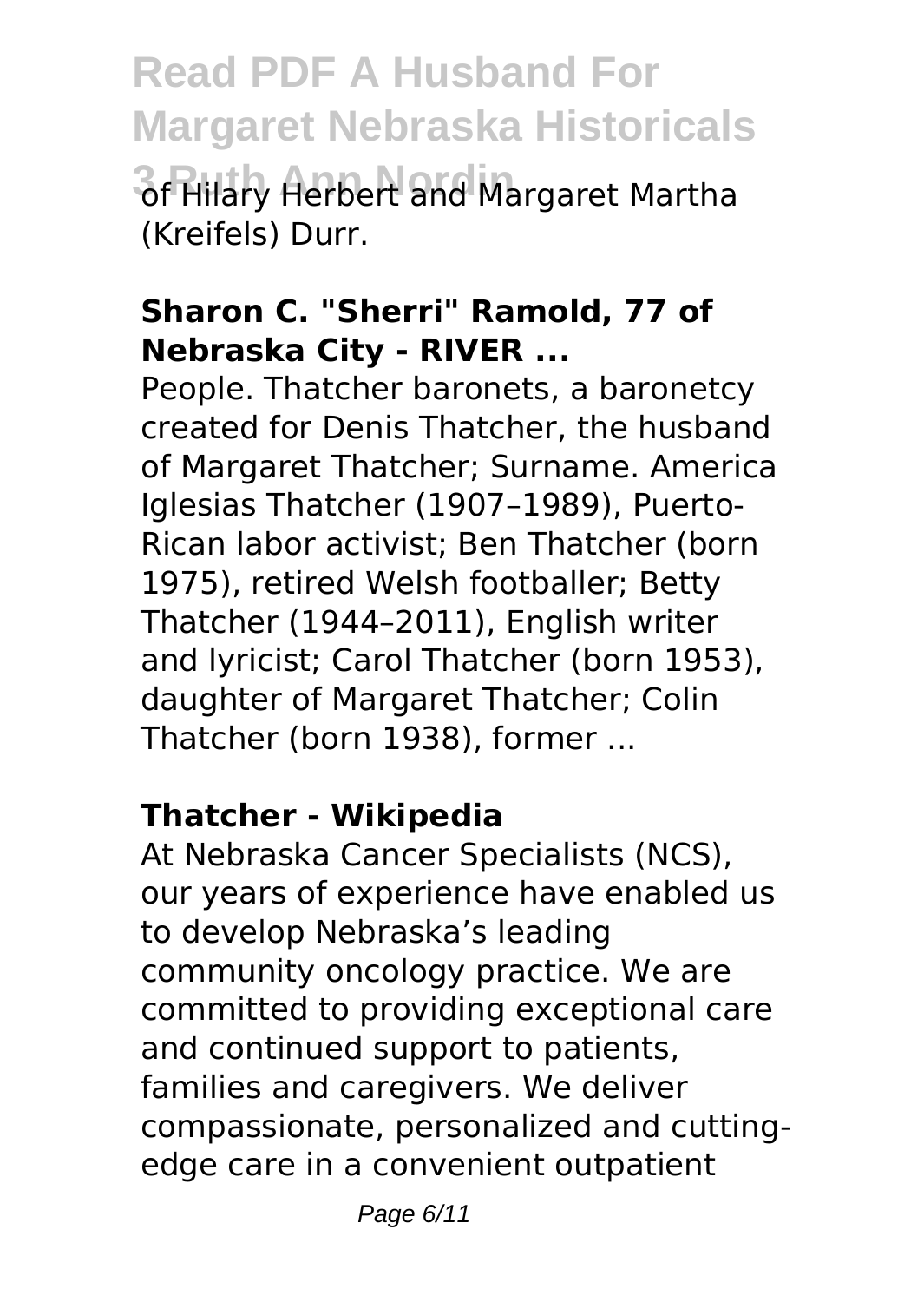**Read PDF A Husband For Margaret Nebraska Historicals 3 Ruth Ann Nordin** 

#### **Nebraska Cancer Specialists - Community Oncology Practice**

Norman was a loving husband, father and friend. Survivors include his wife Margaret Williams of Kimball , NE; daughters Elizabeth Williams of Jacksonville, FL, Ruth (Jim) Kaptein of Lynden, WA, and Rebekah Franklin of Oklahoma City, OK (who later passed away Dec. 22, 2021); sister Shirley Ytterock of Detroit, MI; and grandchildren Ryan Franklin ...

#### **Norman C. Williams - Western Nebraska Observer**

Weston Woman Wins \$94,000 Playing Nebraska Pick 5 . 07/23/2020 - Margaret Furasek of Weston won \$94,000 playing Nebraska Pick 5 from the Nebraska Lottery. ... Virginia with her husband William, their two sons and a miniature Doberman pinscher when she won \$30,000 playing Red White & Blue from the Nebraska Lottery.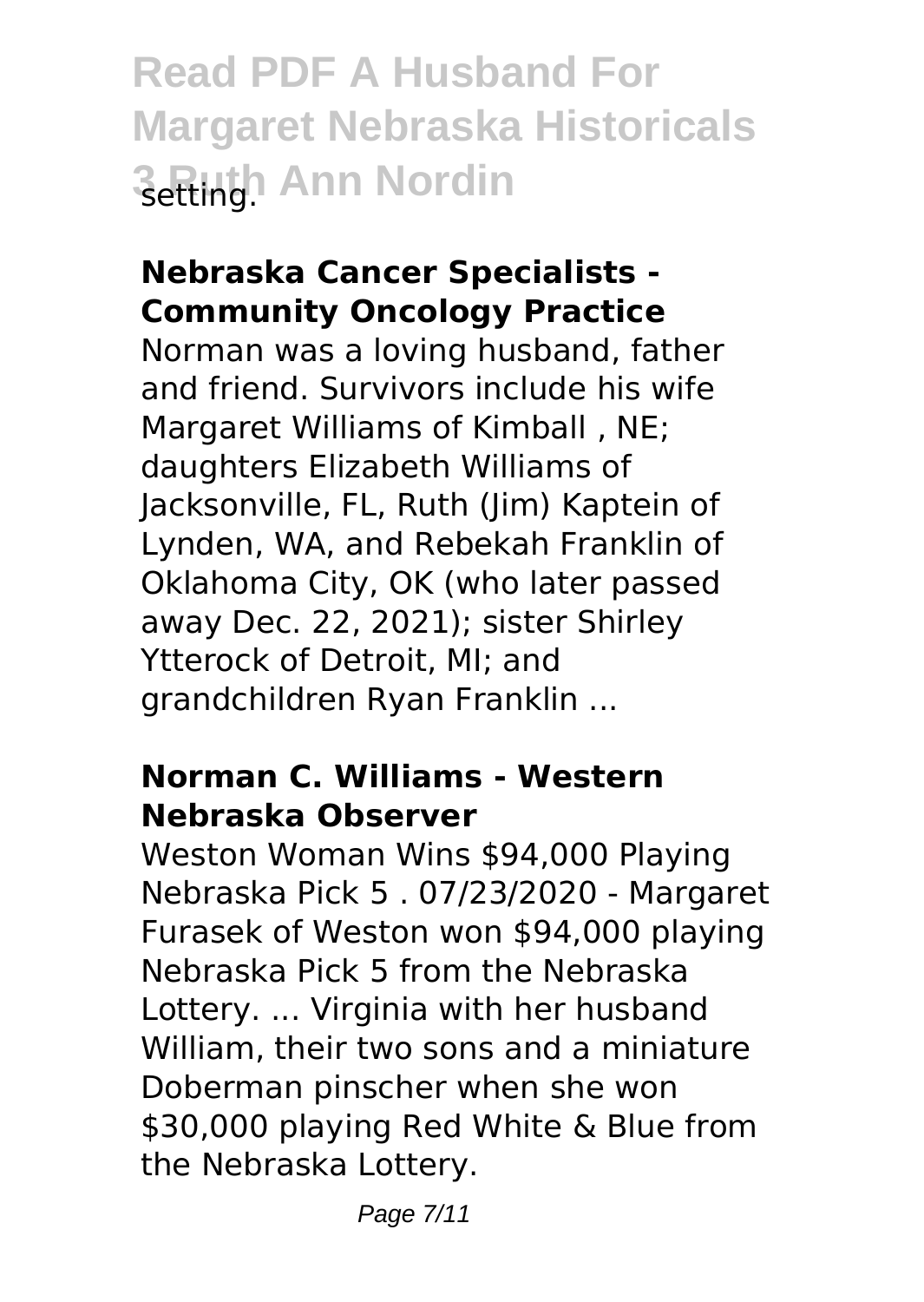### **Read PDF A Husband For Margaret Nebraska Historicals 3 Ruth Ann Nordin**

#### **Nebraska Lottery**

He graduated from University of Nebraska-Kearney with a Drama degree and worked Randy L. Folkers Randy Lee Folkers, 67, of Fairbury, NE passed away peacefully surrounded by family and friends on February 22, 2020.He was born January 25, 1953 to Noel and Opal (Bartlett) in Beatrice, NE.

#### **Obituaries - SOUTHEAST - NEWS CHANNEL NEBRASKA**

Welcome to the Lincoln Community Foundation Scholarship Opportunities Homepage. If you are looking to apply for a grant, please click on "Grant" in the drop-down menu under the Opportunities tab.. The online scholarship application will open on December 15, 2021.Below you will find a listing of scholarships available to students along with brief information about each scholarship and its ...

#### **Our Opportunities - Lincoln**

Page 8/11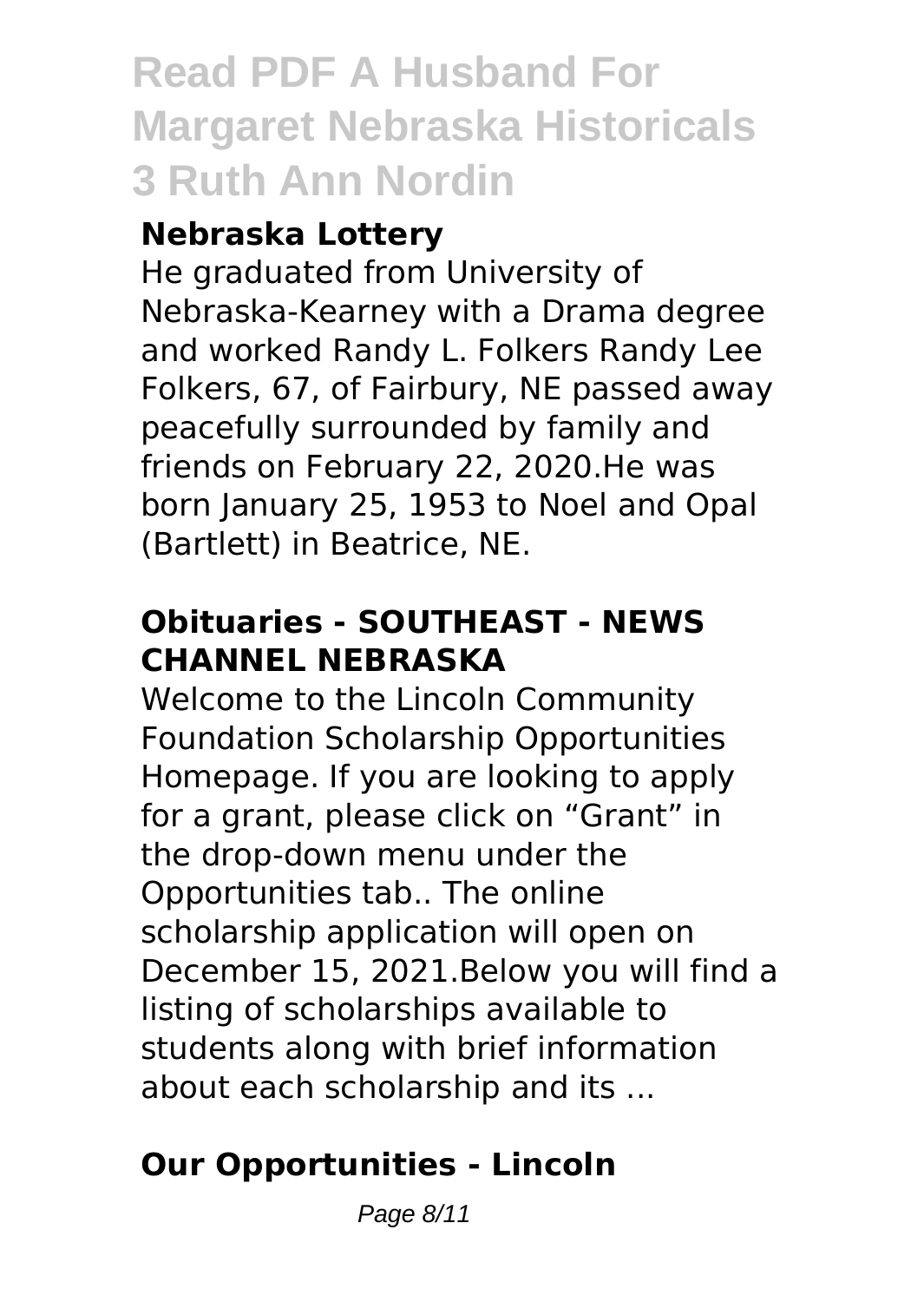## **Read PDF A Husband For Margaret Nebraska Historicals**

# **3 Ruth Ann Nordin Community Foundation**

Margaret taught in rural one room schools in Crawford County for four years. She had many fond memories of teaching students at Paradise No. 4 and enjoyed keeping up with them over the years. Margaret married Lee Tyler Freerking on October 10, 1948 at the Methodist parsonage in Onawa. To this union was born two children, Russell and Rita.

#### **Margaret Lucille Freerking Obituary | Huebner Funeral Home**

Margaret was again cooking for hired men. In 1973 she took a job as office manager of Telemaster Cable TV. When cable TV moved to Grand Island, Margaret went to work at O'Neill City Offices. In 1983, the couple built a home east of O'Neill on Hwy 108. In 1997, they moved into O'Neill and Margaret went to work for KN Energy.

#### **Margaret Straka | Obituaries | holtindependent.com**

Page 9/11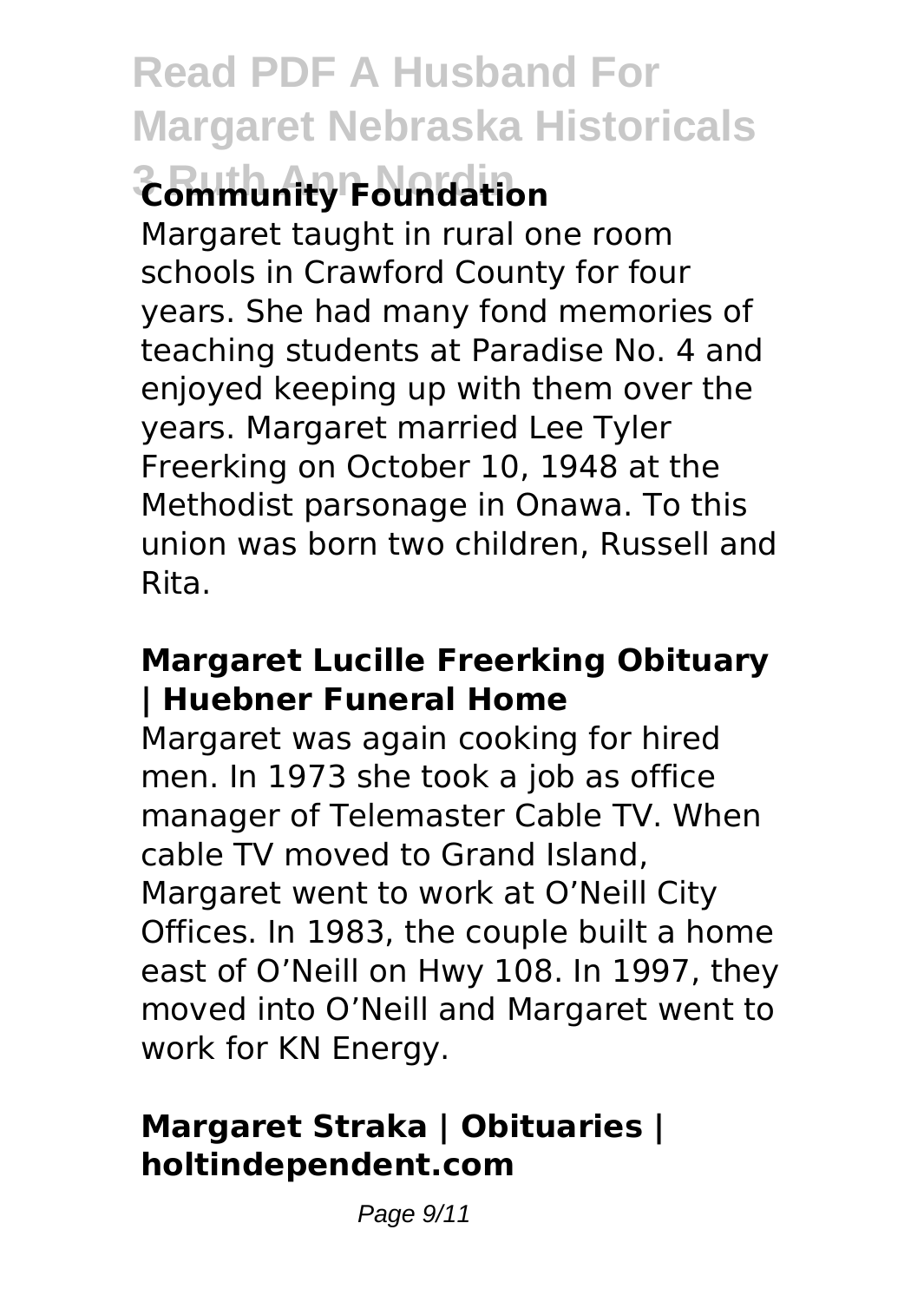**Read PDF A Husband For Margaret Nebraska Historicals**

**3 Ruth Ann Nordin** Margaret Phillips Nicholson, 88, of Greenwood, widow of Judge Francis Bates Nicholson, went home to Jesus, Saturday, January 8, 2022, at Hospice and Palliative Care of the Piedmont. Born in Cedar ...

#### **Margaret Phillips Nicholson | Obituaries | indexjournal.com**

Nebraska Gov. Pete Ricketts announced a \$500 million plan to divert water out of Colorado under a 99-year-old compact between the states that allows Nebraska to seize access to Colorado land along the South Platte River and build canals.

#### **Nebraska announces \$500M plan to claim water from Colorado**

DR. MARGARET LOURENDA (SLATER) BAILEY, 89, of South Charleston, WV, went home to be with her Lord and Savior Jesus Christ on Friday, December 24, 2021 at Thomas Memorial Hospital